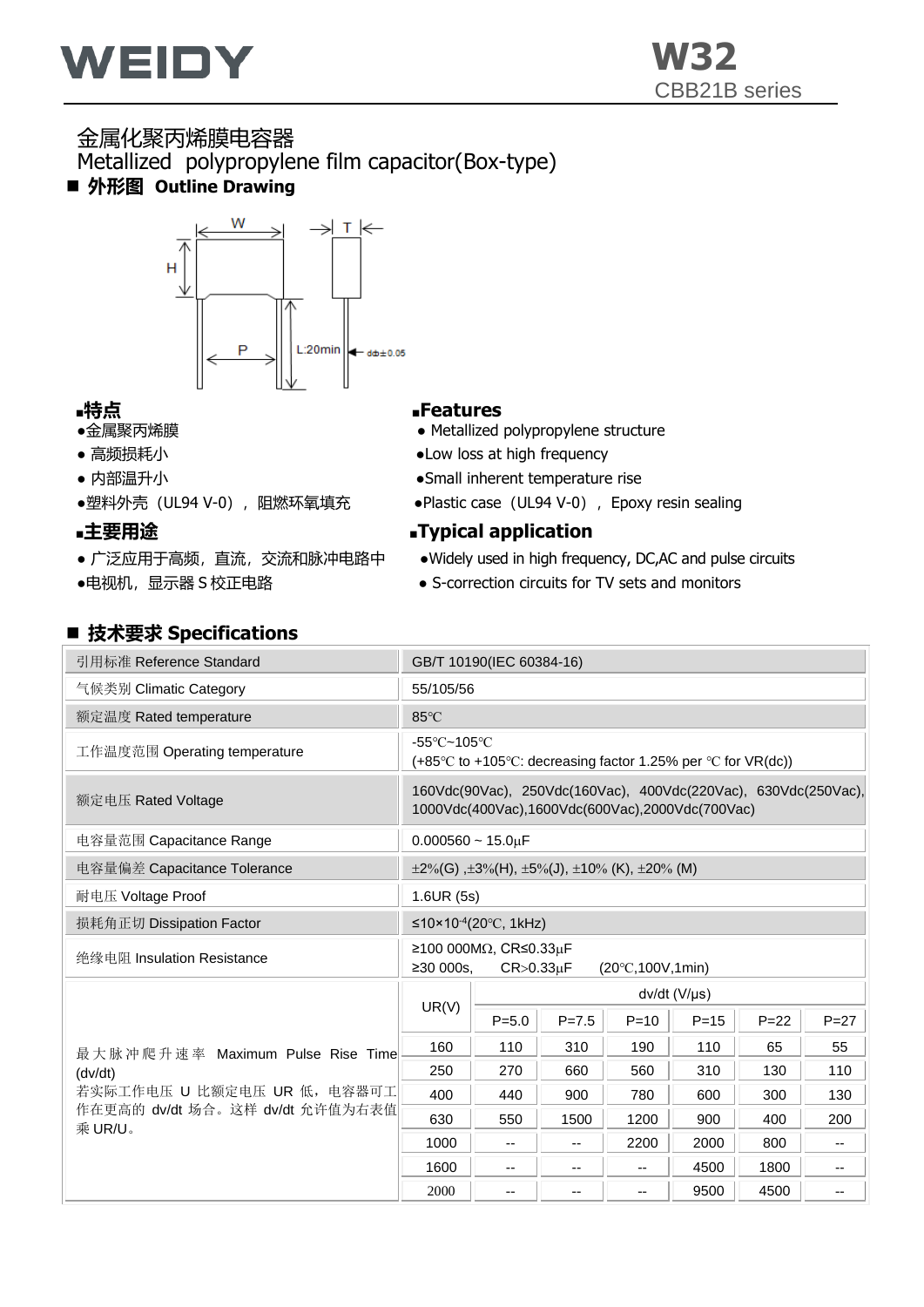

### **产品代码说明 Part number system**

### ■ 18 位产品代码说明如下:

### **The 18 digits part number is formed as follow:**

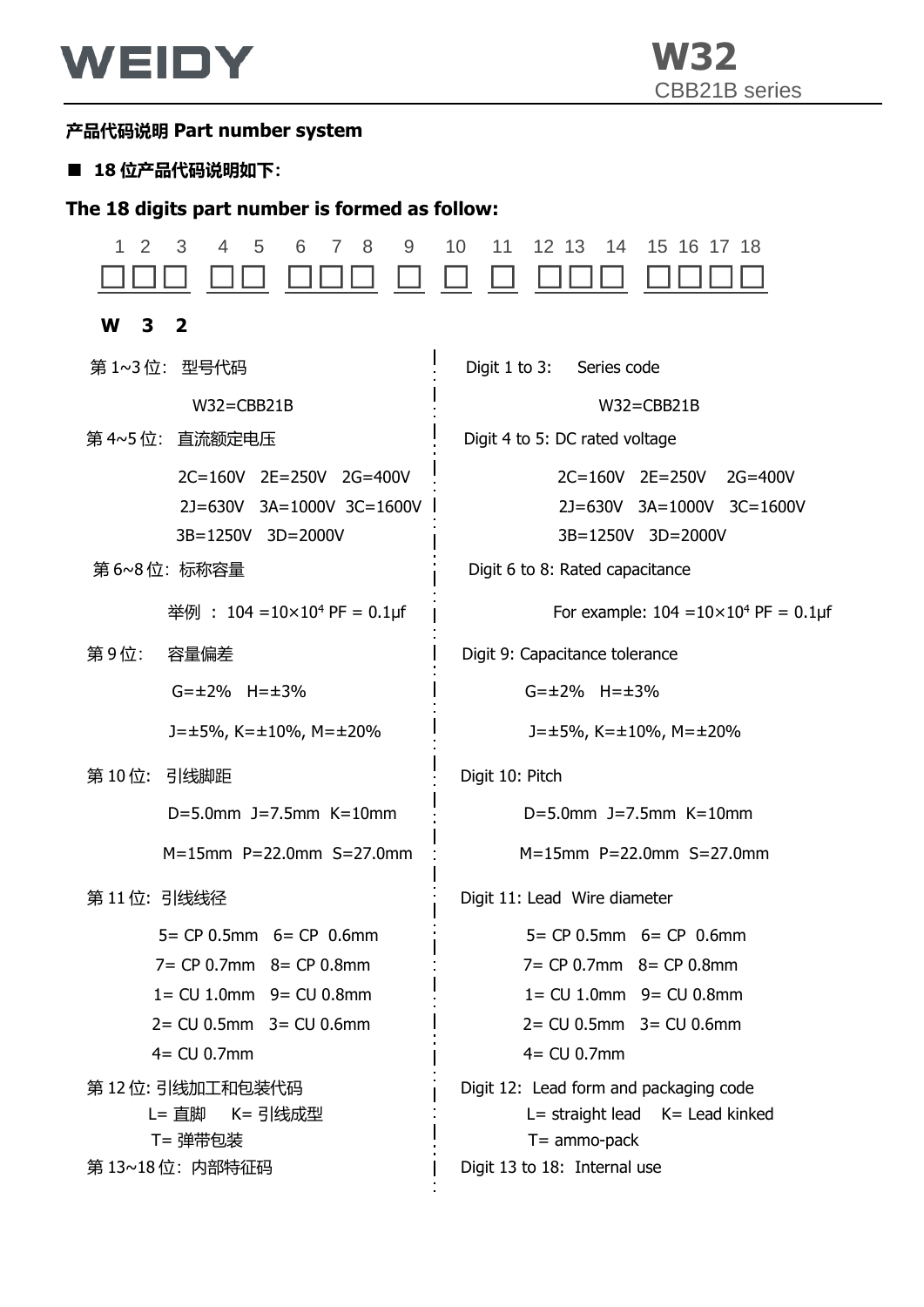|                 |          |          |          | 160Vdc (90Vac) |     |                     |                 |          |          |          |      |     |                     |
|-----------------|----------|----------|----------|----------------|-----|---------------------|-----------------|----------|----------|----------|------|-----|---------------------|
| Cn<br>$(\mu F)$ | W<br>max | н<br>max | Т<br>max | P              | d   | Part number         | Cn<br>$(\mu F)$ | W<br>max | н<br>max | Т<br>max | P    | d   | Part number         |
| 0.027           | 7.2      | 7.5      | 3.5      | 5.0            | 0.5 | W322C273-D5*******  | 0.82            | 18.0     | 14.5     | 8.5      | 15.0 | 0.8 | W322C824-M8*******  |
| 0.033           | 7.2      | 7.5      | 3.5      | 5.0            | 0.5 | W322C333-D5*******  | 1.0             | 18.0     | 16.0     | 10.0     | 15.0 | 0.8 | W322C105-M8*******  |
| 0.039           | 7.2      | 7.5      | 3.5      | 5.0            | 0.5 | W322C393-D5*******  | 1.2             | 18.0     | 16.0     | 10.0     | 15.0 | 0.8 | W322C125-M8*******  |
| 0.047           | 7.2      | 9.5      | 4.5      | 5.0            | 0.6 | W322C473-D6*******  | 1.5             | 18.0     | 19.0     | 11.0     | 15.0 | 0.8 | W322C155-M8*******  |
| 0.056           | 7.2      | 9.5      | 4.5      | 5.0            | 0.6 | W322C563-D6*******  | 1.8             | 18.0     | 19.0     | 11.0     | 15.0 | 0.8 | W322C185-M8*******  |
| 0.068           | 7.2      | 9.5      | 4.5      | 5.0            | 0.6 | W322C683-D6*******  | 0.47            | 26.5     | 15.0     | 6.0      | 22.0 | 0.8 | W322C474-P8*******  |
| 0.082           | 7.2      | 10.0     | 5.0      | 5.0            | 0.6 | W322C823-D6*******  | 0.56            | 26.5     | 15.0     | 6.0      | 22.0 | 0.8 | W322C564-P8*******  |
| 0.10            | 7.2      | 10.0     | 5.0      | 5.0            | 0.6 | W322C104-D6*******  | 0.68            | 26.5     | 15.0     | 6.0      | 22.0 | 0.8 | W322C684-P8*******  |
| 0.12            | 7.2      | 11.0     | 6.0      | 5.0            | 0.6 | W322C124-D6*******  | 0.82            | 26.5     | 16.0     | 7.0      | 22.0 | 0.8 | W322C824-P8*******  |
| 0.15            | 7.2      | 11.0     | 6.0      | 5.0            | 0.6 | W322C154-D6*******  | 1.0             | 26.5     | 16.0     | 7.0      | 22.0 | 0.8 | W322C105-P8*******  |
| 0.068           | 10.5     | 9.0      | 4.0      | 7.5            | 0.6 | W322C683-J6*******  | 1.2             | 26.5     | 17.0     | 8.5      | 22.0 | 0.8 | W322C125-P8*******  |
| 0.082           | 10.5     | 9.0      | 4.0      | 7.5            | 0.6 | W322C823-J6*******  | 1.5             | 26.5     | 17.0     | 8.5      | 22.0 | 0.8 | W322C155-P8*******  |
| 0.10            | 10.5     | 11.0     | 5.0      | 7.5            | 0.6 | W322C104-J6*******  | 1.8             | 26.5     | 18.5     | 10.0     | 22.0 | 0.8 | W322C185-P8*******  |
| 0.12            | 10.5     | 11.0     | 5.0      | 7.5            | 0.6 | W322C124-J6*******  | 2.2             | 26.5     | 20.0     | 11.0     | 22.0 | 0.8 | W322C225-P8*******  |
| 0.15            | 10.5     | 12.0     | 6.0      | 7.5            | 0.6 | W322C154-J6*******  | 2.7             | 26.5     | 22.0     | 12.0     | 22.0 | 0.8 | W322C275-P8*******  |
| 0.18            | 10.5     | 12.0     | 6.0      | 7.5            | 0.6 | W322C184-J6*******  | 3.3             | 26.5     | 22.0     | 12.0     | 22.0 | 0.8 | W322C335-P8*******  |
| 0.082           | 13.0     | 9.0      | 4.0      | 10.0           | 0.6 | W322C823-K6*******  | 1.0             | 32.0     | 18.0     | 9.0      | 27.0 | 0.8 | W322C105-S8*******  |
| 0.10            | 13.0     | 9.0      | 4.0      | 10.0           | 0.6 | W322C104-K6******** | 1.2             | 32.0     | 18.0     | 9.0      | 27.0 | 0.8 | W322C125-S8*******  |
| 0.12            | 13.0     | 11.0     | 5.0      | 10.0           | 0.6 | W322C124-K6*******  | 1.5             | 32.0     | 18.0     | 9.0      | 27.0 | 0.8 | W322C155-S8******** |
| 0.15            | 13.0     | 11.0     | 5.0      | 10.0           | 0.6 | W322C154-K6*******  | 1.8             | 32.0     | 18.0     | 9.0      | 27.0 | 0.8 | W322C185-S8******** |
| 0.18            | 13.0     | 11.0     | 5.0      | 10.0           | 0.6 | W322C184-K6*******  | 2.2             | 32.0     | 18.0     | 9.0      | 27.0 | 0.8 | W322C225-S8******** |
| 0.22            | 13.0     | 12.0     | 6.0      | 10.0           | 0.6 | W322C224-K6*******  | 2.7             | 32.0     | 20.0     | 11.0     | 27.0 | 0.8 | W322C275-S8*******  |
| 0.27            | 13.0     | 12.0     | 6.0      | 10.0           | 0.6 | W322C274-K6*******  | 3.3             | 32.0     | 20.0     | 11.0     | 27.0 | 0.8 | W322C335-S8*******  |
| 0.18            | 18.0     | $11.0\,$ | 5.0      | 15.0           | 0.8 | W322C184-M8*******  | 3.9             | 32.0     | 22.0     | 13.0     | 27.0 | 0.8 | W322C395-S8*******  |
| 0.22            | 18.0     | 11.0     | 5.0      | 15.0           | 0.8 | W322C224-M8*******  | 4.7             | 32.0     | 28.0     | 14.0     | 27.0 | 0.8 | W322C475-S8*******  |
| 0.27            | 18.0     | 11.0     | 5.0      | 15.0           | 0.8 | W322C274-M8*******  | 5.6             | 32.0     | 24.5     | 15.0     | 27.0 | 0.8 | W322C565-S8*******  |
| 0.33            | 18.0     | 11.0     | 5.0      | 15.0           | 0.8 | W322C334-M8*******  | 6.8             | 32.0     | 33.0     | 18.0     | 27.0 | 0.8 | W322C685-S8*******  |
| 0.39            | 18.0     | 12.0     | 6.0      | 15.0           | 0.8 | W322C394-M8*******  | 8.2             | 32.0     | 33.0     | 18.0     | 27.0 | 0.8 | W322C825-S8*******  |
| 0.47            | 18.0     | 12.0     | 6.0      | 15.0           | 0.8 | W322C474-M8*******  | 10.0            | 32.0     | 33.0     | 18.0     | 27.0 | 0.8 | W322C106-S8*******  |
| 0.56            | 18.0     | 13.5     | 7.5      | 15.0           | 0.8 | W322C564-M8*******  | 12.0            | 32.0     | 37.0     | 22.0     | 27.0 | 0.8 | W322C126-S8*******  |
| 0.68            | 18.0     | 13.5     | 7.5      | 15.0           | 0.8 | W322C684-M8*******  | 15.0            | 32.0     | 37.0     | 22.0     | 27.0 | 0.8 | W322C156-S8*******  |

备注:1. "-" 表示容量偏差。"-" =capacitance tolerance code, M=±20%,K=±10%,J=±5%, H=±3%, G=±2% 2. 第 12 位表示引线加工和包装代码, L= 直脚 straight lead K= 引线成型 Lead kinked T= 弹带包装 ammo-pack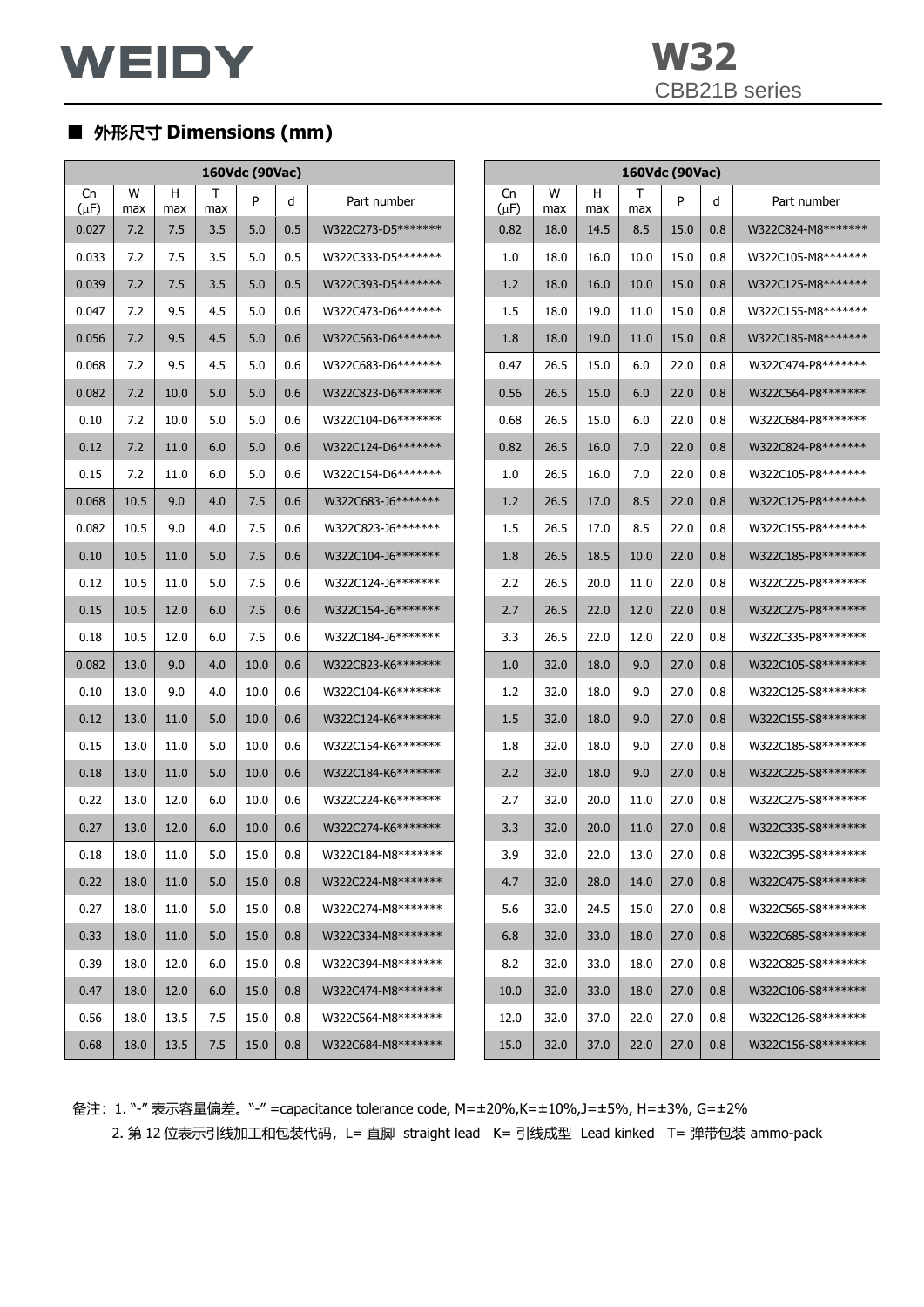|                 | 250Vdc 160Vac) |          |          |      |     |                    |  |                 |          |          | 250Vdc 160Vac) |      |         |                    |
|-----------------|----------------|----------|----------|------|-----|--------------------|--|-----------------|----------|----------|----------------|------|---------|--------------------|
| Cn<br>$(\mu F)$ | W<br>max       | н<br>max | т<br>max | P    | d   | Part number        |  | Cn<br>$(\mu F)$ | W<br>max | H<br>max | Т<br>max       | P    | d       | Part number        |
| 0.012           | 7.2            | 7.5      | 3.5      | 5.0  | 0.5 | W322E123-D5******* |  | 0.18            | 18.0     | 11.0     | 5.0            | 15.0 | 0.8     | W322E184-M8******* |
| 0.015           | 7.2            | 7.5      | 3.5      | 5.0  | 0.5 | W322E153-D5******* |  | 0.22            | 18.0     | 11.0     | 5.0            | 15.0 | 0.8     | W322E224-M8******* |
| 0.018           | 7.2            | 7.5      | 3.5      | 5.0  | 0.5 | W322E183-D5******* |  | 0.27            | 18.0     | 12.0     | 6.0            | 15.0 | 0.8     | W322E274-M8******* |
| 0.022           | 7.2            | 7.5      | 3.5      | 5.0  | 0.5 | W322E223-D5******* |  | 0.33            | 18.0     | 12.0     | 6.0            | 15.0 | 0.8     | W322E334-M8******* |
| 0.027           | 7.2            | 7.5      | 3.5      | 5.0  | 0.5 | W322E273-D5******* |  | 0.39            | 18.0     | 13.5     | 7.5            | 15.0 | 0.8     | W322E394-M8******* |
| 0.033           | 7.2            | 7.5      | 3.5      | 5.0  | 0.5 | W322E333-D5******* |  | 0.47            | 18.0     | 13.5     | 7.5            | 15.0 | 0.8     | W322E474-M8******* |
| 0.039           | 7.2            | 7.5      | 3.5      | 5.0  | 0.5 | W322E393-D5******* |  | 0.56            | 18.0     | 13.5     | 7.5            | 15.0 | 0.8     | W322E564-M8******* |
| 0.047           | 7.2            | 9.5      | 4.5      | 5.0  | 0.6 | W322E473-D6******* |  | 0.68            | 18.0     | 14.5     | 8.5            | 15.0 | 0.8     | W322E684-M8******* |
| 0.056           | 7.2            | 9.5      | 4.5      | 5.0  | 0.6 | W322E563-D6******* |  | 0.82            | 18.0     | 16.0     | 10.0           | 15.0 | 0.8     | W322E824-M8******* |
| 0.068           | 7.2            | 10.0     | 5.0      | 5.0  | 0.6 | W322E683-D6******* |  | 1.0             | 18.0     | 16.0     | 10.0           | 15.0 | 0.8     | W322E105-M8******* |
| 0.082           | 7.2            | 10.0     | 5.0      | 5.0  | 0.6 | W322E823-D6******* |  | 1.2             | 18.0     | 19.0     | 11.0           | 15.0 | 0.8     | W322E125-M8******* |
| 0.10            | 7.2            | 11.0     | 6.0      | 5.0  | 0.6 | W322E104-D6******* |  | 0.39            | 26.5     | 15.0     | 6.0            | 22.0 | 0.8     | W322E394-P8******* |
| 0.12            | 7.2            | 11.0     | 6.0      | 5.0  | 0.6 | W322E124-D6******* |  | 0.47            | 26.5     | 15.0     | 6.0            | 22.0 | 0.8     | W322E474-P8******* |
| 0.027           | 10.5           | 9.0      | 4.0      | 7.5  | 0.6 | W322E273-J6******* |  | 0.56            | 26.5     | 15.0     | 6.0            | 22.0 | 0.8     | W322E564-P8******* |
| 0.033           | 10.5           | 9.0      | 4.0      | 7.5  | 0.6 | W322E333-J6******* |  | 0.68            | 26.5     | 15.0     | 6.0            | 22.0 | 0.8     | W322E684-P8******* |
| 0.039           | 10.5           | 9.0      | 4.0      | 7.5  | 0.6 | W322E393-J6******* |  | 0.82            | 26.5     | 15.0     | 6.0            | 22.0 | 0.8     | W322E824-P8******* |
| 0.047           | 10.5           | 9.0      | 4.0      | 7.5  | 0.6 | W322E473-J6******* |  | 1.0             | 26.5     | 16.0     | 7.0            | 22.0 | 0.8     | W322E105-P8******* |
| 0.056           | 10.5           | 9.0      | 4.0      | 7.5  | 0.6 | W322E563-J6******* |  | 1.2             | 26.5     | 16.0     | 7.0            | 22.0 | 0.8     | W322E125-P8******* |
| 0.068           | 10.5           | 9.0      | 4.0      | 7.5  | 0.6 | W322E683-J6******* |  | 1.5             | 26.5     | 17.0     | 8.5            | 22.0 | 0.8     | W322E155-P8******* |
| 0.082           | 10.5           | 11.0     | 5.0      | 7.5  | 0.6 | W322E823-J6******* |  | 1.8             | 26.5     | 18.5     | 10.0           | 22.0 | 0.8     | W322E185-P8******* |
| 0.10            | 10.5           | 11.0     | 5.0      | 7.5  | 0.6 | W322E104-J6******* |  | 2.2             | 26.5     | 20.0     | 11.0           | 22.0 | 0.8     | W322E225-P8******* |
| 0.12            | 10.5           | 11.0     | 5.0      | 7.5  | 0.6 | W322E124-J6******* |  | 2.7             | 26.5     | 22.0     | 12.0           | 22.0 | 0.8     | W322E275-P8******* |
| 0.15            | 10.5           | 12.0     | 6.0      | 7.5  | 0.6 | W322E154-J6******* |  | 0.82            | 32.0     | 18.0     | 9.0            | 27.0 | 0.8     | W322E824-S8******* |
| 0.18            | 10.5           | 12.0     | 6.0      | 7.5  | 0.6 | W322E184-J6******* |  | 1.0             | 32.0     | 18.0     | 9.0            | 27.0 | 0.8     | W322E105-S8******* |
| 0.033           | 13.0           | 9.0      | 4.0      | 10.0 | 0.6 | W322E333-K6******* |  | 1.2             | 32.0     | 18.0     | 9.0            | 27.0 | 0.8     | W322E125-S8******* |
| 0.039           | 13.0           | 9.0      | 4.0      | 10.0 | 0.6 | W322E393-K6******* |  | 1.5             | 32.0     | 18.0     | 9.0            | 27.0 | $0.8\,$ | W322E155-S8******* |
| 0.047           | 13.0           | 9.0      | 4.0      | 10.0 | 0.6 | W322E473-K6******* |  | 1.8             | 32.0     | 18.0     | 9.0            | 27.0 | 0.8     | W322E185-S8******* |
| 0.056           | 13.0           | 9.0      | 4.0      | 10.0 | 0.6 | W322E563-K6******* |  | 2.2             | 32.0     | 18.0     | 9.0            | 27.0 | 0.8     | W322E225-S8******* |
| 0.068           | 13.0           | 9.0      | 4.0      | 10.0 | 0.6 | W322E683-K6******* |  | 2.7             | 32.0     | 20.0     | 11.0           | 27.0 | 0.8     | W322E275-S8******* |
| 0.082           | 13.0           | 9.0      | 4.0      | 10.0 | 0.6 | W322E823-K6******* |  | 3.3             | 32.0     | 20.0     | 11.0           | 27.0 | 0.8     | W322E335-S8******* |
| 0.10            | 13.0           | 11.0     | 5.0      | 10.0 | 0.6 | W322E104-K6******* |  | 3.9             | 32.0     | 22.0     | 13.0           | 27.0 | 0.8     | W322E395-S8******* |
| 0.12            | 13.0           | 11.0     | 5.0      | 10.0 | 0.6 | W322E124-K6******* |  | 4.7             | 32.0     | 28.0     | 14.0           | 27.0 | 0.8     | W322E475-S8******* |
| 0.15            | 13.0           | 11.0     | 5.0      | 10.0 | 0.6 | W322E154-K6******* |  | 5.6             | 32.0     | 24.5     | 15.0           | 27.0 | 0.8     | W322E565-S8******* |
| 0.18            | 13.0           | 12.0     | 6.0      | 10.0 | 0.6 | W322E184-K6******* |  | 6.8             | 32.0     | 33.0     | 18.0           | 27.0 | 0.8     | W322E685-S8******* |
| 0.22            | 13.0           | 12.0     | 6.0      | 10.0 | 0.6 | W322E224-K6******* |  | 8.2             | 32.0     | 33.0     | 18.0           | 27.0 | 0.8     | W322E825-S8******* |
| 0.10            | 18.0           | 11.0     | 5.0      | 15.0 | 0.8 | W322E104-M8******* |  | 10.0            | 32.0     | 33.0     | 18.0           | 27.0 | 0.8     | W322E106-S8******* |
| 0.12            | 18.0           | 11.0     | 5.0      | 15.0 | 0.8 | W322E124-M8******* |  | 12.0            | 32.0     | 37.0     | 22.0           | 27.0 | 0.8     | W322E126-S8******* |
| 0.15            | 18.0           | 11.0     | 5.0      | 15.0 | 0.8 | W322E154-M8******* |  | 15.0            | 32.0     | 37.0     | 22.0           | 27.0 | 0.8     | W322E156-S8******* |

备注:1. "-" 表示容量偏差。"-" =capacitance tolerance code, M=±20%,K=±10%,J=±5%, H=±3%, G=±2%

2. 第 12 位表示引线加工和包装代码, L= 直脚 straight lead K= 引线成型 Lead kinked T= 弹带包装 ammo-pack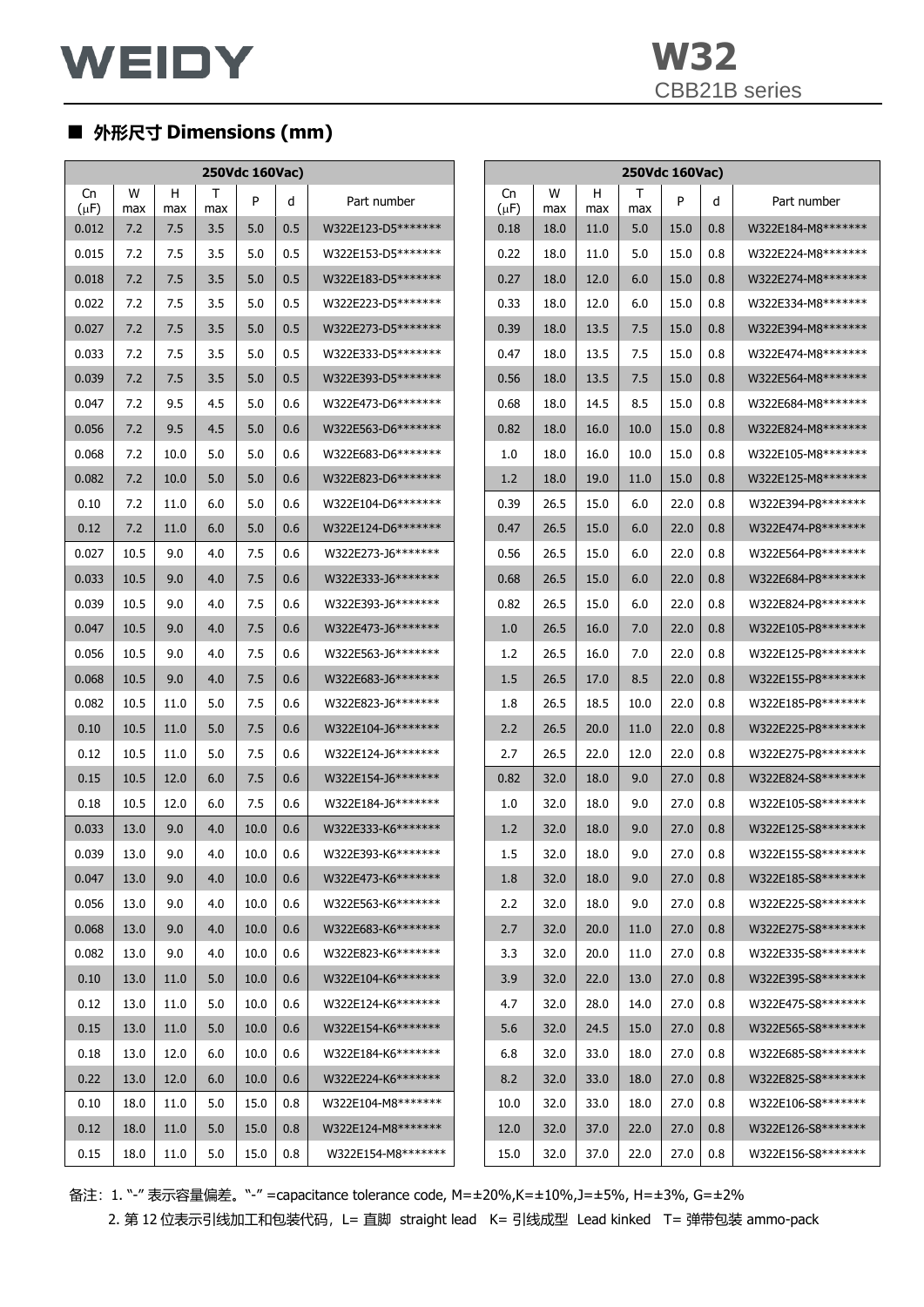|                 |          | 400Vdc (220Vac)@ |          |      |     |                    |  | 400Vdc (220Vac)@ |          |          |          |      |     |                     |
|-----------------|----------|------------------|----------|------|-----|--------------------|--|------------------|----------|----------|----------|------|-----|---------------------|
| Cn<br>$(\mu F)$ | W<br>max | H<br>max         | T<br>max | P    | d   | Part number        |  | Cn<br>$(\mu F)$  | W<br>max | H<br>max | Τ<br>max | P    | d   | Part number         |
| 0.0039          | 7.2      | 7.5              | 3.5      | 5.0  | 0.5 | W322G392-D5******* |  | 0.082            | 18.0     | 11.0     | 5.0      | 15.0 | 0.8 | W322G823-M8*******  |
| 0.0047          | 7.2      | 7.5              | 3.5      | 5.0  | 0.5 | W322G472-D5******* |  | 0.10             | 18.0     | 11.0     | 5.0      | 15.0 | 0.8 | W322G104-M8*******  |
| 0.0056          | 7.2      | 7.5              | 3.5      | 5.0  | 0.5 | W322G562-D5******* |  | 0.12             | 18.0     | 11.0     | 5.0      | 15.0 | 0.8 | W322G124-M8*******  |
| 0.0068          | 7.2      | 7.5              | 3.5      | 5.0  | 0.5 | W322G682-D5******* |  | 0.15             | 18.0     | 12.0     | 6.0      | 15.0 | 0.8 | W322G154-M8*******  |
| 0.0082          | 7.2      | 7.5              | 3.5      | 5.0  | 0.5 | W322G822-D5******* |  | 0.18             | 18.0     | 12.0     | 6.0      | 15.0 | 0.8 | W322G184-M8*******  |
| 0.010           | 7.2      | 7.5              | 3.5      | 5.0  | 0.5 | W322G103-D5******* |  | 0.22             | 18.0     | 13.5     | 7.5      | 15.0 | 0.8 | W322G224-M8*******  |
| 0.012           | 7.2      | 7.5              | 3.5      | 5.0  | 0.5 | W322G123-D5******* |  | 0.27             | 18.0     | 13.5     | 7.5      | 15.0 | 0.8 | W322G274-M8*******  |
| 0.015           | 7.2      | 9.5              | 4.5      | 5.0  | 0.6 | W322G153-D6******* |  | 0.33             | 18.0     | 14.5     | 8.5      | 15.0 | 0.8 | W322G334-M8*******  |
| 0.018           | 7.2      | 9.5              | 4.5      | 5.0  | 0.6 | W322G183-D6******* |  | 0.39             | 18.0     | 16.0     | 10.0     | 15.0 | 0.8 | W322G394-M8*******  |
| 0.022           | 7.2      | 9.5              | 4.5      | 5.0  | 0.6 | W322G223-D6******* |  | 0.47             | 18.0     | 16.0     | 10.0     | 15.0 | 0.8 | W322G474-M8*******  |
| 0.027           | 7.2      | 10.0             | 5.0      | 5.0  | 0.6 | W322G273-D6******* |  | 0.56             | 18.0     | 19.0     | 11.0     | 15.0 | 0.8 | W322G564-M8*******  |
| 0.033           | 7.2      | 11.0             | 6.0      | 5.0  | 0.6 | W322G333-D6******* |  | 0.68             | 18.0     | 19.0     | 11.0     | 15.0 | 0.8 | W322G684-M8*******  |
| 0.039           | 7.2      | 11.0             | 6.0      | 5.0  | 0.6 | W322G393-D6******* |  | 0.18             | 26.5     | 15.0     | 6.0      | 22.0 | 0.8 | W322G184-P8*******  |
| 0.047           | 7.2      | 11.0             | 6.0      | 5.0  | 0.6 | W322G473-D6******* |  | 0.22             | 26.5     | 15.0     | 6.0      | 22.0 | 0.8 | W322G224-P8*******  |
| 0.010           | 10.5     | 9.0              | 4.0      | 7.5  | 0.6 | W322G103-J6******* |  | 0.27             | 26.5     | 15.0     | 6.0      | 22.0 | 0.8 | W322G274-P8*******  |
| 0.012           | 10.5     | 9.0              | 4.0      | 7.5  | 0.6 | W322G123-J6******* |  | 0.33             | 26.5     | 15.0     | 6.0      | 22.0 | 0.8 | W322G334-P8*******  |
| 0.015           | 10.5     | 9.0              | 4.0      | 7.5  | 0.6 | W322G153-J6******* |  | 0.39             | 26.5     | 16.0     | 7.0      | 22.0 | 0.8 | W322G394-P8*******  |
| 0.018           | 10.5     | 9.0              | 4.0      | 7.5  | 0.6 | W322G183-J6******* |  | 0.47             | 26.5     | 16.0     | 7.0      | 22.0 | 0.8 | W322G474-P8*******  |
| 0.022           | 10.5     | 9.0              | 4.0      | 7.5  | 0.6 | W322G223-J6******* |  | 0.56             | 26.5     | 17.0     | 8.5      | 22.0 | 0.8 | W322G564-P8******** |
| 0.027           | 10.5     | 9.0              | 4.0      | 7.5  | 0.6 | W322G273-J6******* |  | 0.68             | 26.5     | 17.0     | 8.5      | 22.0 | 0.8 | W322G684-P8*******  |
| 0.033           | 10.5     | 11.0             | 5.0      | 7.5  | 0.6 | W322G333-J6******* |  | 0.82             | 26.5     | 18.5     | 10.0     | 22.0 | 0.8 | W322G824-P8*******  |
| 0.039           | 10.5     | 11.0             | 5.0      | 7.5  | 0.6 | W322G393-J6******* |  | 1.0              | 26.5     | 20.0     | 11.0     | 22.0 | 0.8 | W322G105-P8*******  |
| 0.047           | 10.5     | 11.0             | 5.0      | 7.5  | 0.6 | W322G473-J6******* |  | 1.2              | 26.5     | 22.0     | 12.0     | 22.0 | 0.8 | W322G125-P8*******  |
| 0.056           | 10.5     | 12.0             | 6.0      | 7.5  | 0.6 | W322G563-J6******* |  | $1.5\,$          | 26.5     | 22.0     | 12.0     | 22.0 | 0.8 | W322G155-P8*******  |
| 0.068           | 10.5     | 12.0             | 6.0      | 7.5  | 0.6 | W322G683-J6******* |  | 0.56             | 32.0     | 18.0     | 9.0      | 27.0 | 0.8 | W322G564-S8*******  |
| 0.015           | 13.0     | 9.0              | 4.0      | 10.0 | 0.6 | W322G153-K6******* |  | 0.68             | 32.0     | 18.0     | 9.0      | 27.0 | 0.8 | W322G684-S8*******  |
| 0.018           | 13.0     | 9.0              | 4.0      | 10.0 | 0.6 | W322G183-K6******* |  | 0.82             | 32.0     | 18.0     | 9.0      | 27.0 | 0.8 | W322G824-S8*******  |
| 0.022           | 13.0     | 9.0              | 4.0      | 10.0 | 0.6 | W322G223-K6******* |  | 1.0              | 32.0     | 18.0     | 9.0      | 27.0 | 0.8 | W322G105-S8*******  |
| 0.027           | 13.0     | 9.0              | 4.0      | 10.0 | 0.6 | W322G273-K6******* |  | 1.2              | 32.0     | 20.0     | 11.0     | 27.0 | 0.8 | W322G125-S8*******  |
| 0.033           | 13.0     | 9.0              | 4.0      | 10.0 | 0.6 | W322G333-K6******* |  | 1.5              | 32.0     | 20.0     | 11.0     | 27.0 | 0.8 | W322G155-S8*******  |
| 0.039           | 13.0     | 9.0              | 4.0      | 10.0 | 0.6 | W322G393-K6******* |  | 1.8              | 32.0     | 22.0     | 13.0     | 27.0 | 0.8 | W322G185-S8*******  |
| 0.047           | 13.0     | 11.0             | 5.0      | 10.0 | 0.6 | W322G473-K6******* |  | 2.2              | 32.0     | 24.5     | 15.0     | 27.0 | 0.8 | W322G225-S8*******  |
| 0.056           | 13.0     | 11.0             | 5.0      | 10.0 | 0.6 | W322G563-K6******* |  | 2.7              | 32.0     | 28.0     | 14.0     | 27.0 | 0.8 | W322G275-S8*******  |
| 0.068           | 13.0     | 11.0             | 5.0      | 10.0 | 0.6 | W322G683-K6******* |  | 3.3              | 32.0     | 33.0     | 18.0     | 27.0 | 0.8 | W322G335-S8*******  |
| 0.082           | 13.0     | 12.0             | 6.0      | 10.0 | 0.6 | W322G823-K6******* |  | 3.9              | 32.0     | 33.0     | 18.0     | 27.0 | 0.8 | W322G395-S8*******  |
| 0.10            | 13.0     | 12.0             | 6.0      | 10.0 | 0.6 | W322G104-K6******* |  | 4.7              | 32.0     | 37.0     | 22.0     | 27.0 | 0.8 | W322G475-S8*******  |
| 0.068           | 18.0     | 11.0             | 5.0      | 15.0 | 0.8 | W322G683-M8******* |  | 5.6              | 32.0     | 37.0     | 22.0     | 27.0 | 0.8 | W322G565-S8*******  |

备注:1. "-" 表示容量偏差。"-" =capacitance tolerance code, M=±20%,K=±10%,J=±5%, H=±3%, G=±2%

2. 第 12 位表示引线加工和包装代码, L= 直脚 straight lead K= 引线成型 Lead kinked T= 弹带包装 ammo-pack 3. "@" 不适用跨线电路应用 Not suitable for across-the-line applications.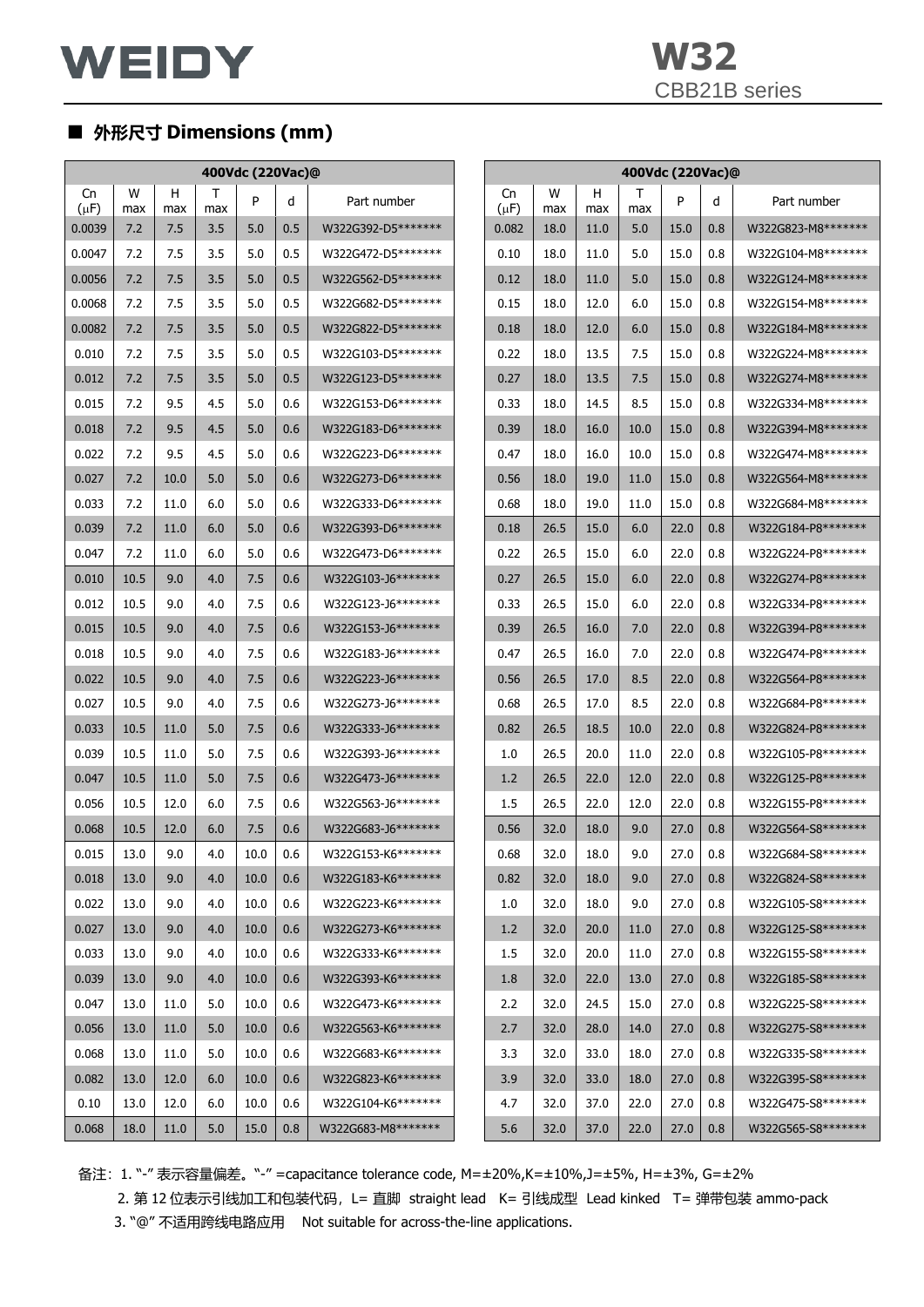| 630Vdc (250Vac) |          |          |          |      |     |                     |                 |          |          | 630Vdc (250Vac) |      |     |                    |
|-----------------|----------|----------|----------|------|-----|---------------------|-----------------|----------|----------|-----------------|------|-----|--------------------|
| Cn<br>$(\mu F)$ | W<br>max | н<br>max | Τ<br>max | P    | d   | Part number         | Cn<br>$(\mu F)$ | w<br>max | н<br>max | Τ<br>max        | P    | d   | Part number        |
| 0.0010          | 7.2      | 7.5      | 3.5      | 5.0  | 0.5 | W322J102-D5*******  | 0.015           | 13.0     | 9.0      | 4.0             | 10.0 | 0.6 | W322J153-K6******* |
| 0.0012          | 7.2      | 7.5      | 3.5      | 5.0  | 0.5 | W322J122-D5*******  | 0.018           | 13.0     | 9.0      | 4.0             | 10.0 | 0.6 | W322J183-K6******* |
| 0.0015          | 7.2      | 7.5      | 3.5      | 5.0  | 0.5 | W322J152-D5*******  | 0.022           | 13.0     | 11.0     | 5.0             | 10.0 | 0.6 | W322J223-K6******* |
| 0.0018          | 7.2      | 7.5      | 3.5      | 5.0  | 0.5 | W322J182-D5*******  | 0.027           | 13.0     | 11.0     | 5.0             | 10.0 | 0.6 | W322J273-K6******* |
| 0.0022          | 7.2      | 7.5      | 3.5      | 5.0  | 0.5 | W322J222-D5*******  | 0.033           | 13.0     | 11.0     | 5.0             | 10.0 | 0.6 | W322J333-K6******* |
| 0.0027          | 7.2      | 7.5      | 3.5      | 5.0  | 0.5 | W322J272-D5*******  | 0.039           | 13.0     | 12.0     | 6.0             | 10.0 | 0.6 | W322J393-K6******* |
| 0.0033          | 7.2      | 7.5      | 3.5      | 5.0  | 0.5 | W322J332-D5*******  | 0.047           | 13.0     | 12.0     | 6.0             | 10.0 | 0.6 | W322J473-K6******* |
| 0.0039          | 7.2      | 9.5      | 4.5      | 5.0  | 0.6 | W322J392-D6*******  | 0.027           | 18.0     | 11.0     | 5.0             | 15.0 | 0.8 | W322J273-M8******* |
| 0.0047          | 7.2      | 9.5      | 4.5      | 5.0  | 0.6 | W322J472-D6*******  | 0.033           | 18.0     | 11.0     | 5.0             | 15.0 | 0.8 | W322J333-M8******* |
| 0.0056          | 7.2      | 10.0     | 5.0      | 5.0  | 0.6 | W322J562-D6******** | 0.039           | 18.0     | 11.0     | 5.0             | 15.0 | 0.8 | W322J393-M8******* |
| 0.0068          | 7.2      | 10.0     | 5.0      | 5.0  | 0.6 | W322J682-D6*******  | 0.047           | 18.0     | 11.0     | 5.0             | 15.0 | 0.8 | W322J473-M8******* |
| 0.0082          | 7.2      | 11.0     | 6.0      | 5.0  | 0.6 | W322J822-D6*******  | 0.056           | 18.0     | 11.0     | 5.0             | 15.0 | 0.8 | W322J563-M8******* |
| 0.010           | 7.2      | 11.0     | 6.0      | 5.0  | 0.6 | W322J103-D6*******  | 0.068           | 18.0     | 12.0     | 6.0             | 15.0 | 0.8 | W322J683-M8******* |
| 0.012           | 7.2      | 11.0     | 6.0      | 5.0  | 0.6 | W322J123-D6*******  | 0.082           | 18.0     | 12.0     | 6.0             | 15.0 | 0.8 | W322J823-M8******* |
| 0.0010          | 10.5     | 9.0      | 4.0      | 7.5  | 0.6 | W322J102-J6*******  | 0.10            | 18.0     | 13.5     | 7.5             | 15.0 | 0.8 | W322J104-M8******* |
| 0.0012          | 10.5     | 9.0      | 4.0      | 7.5  | 0.6 | W322J122-J6*******  | 0.12            | 18.0     | 13.5     | 7.5             | 15.0 | 0.8 | W322J124-M8******* |
| 0.0015          | 10.5     | 9.0      | 4.0      | 7.5  | 0.6 | W322J152-J6*******  | 0.15            | 18.0     | 13.5     | 7.5             | 15.0 | 0.8 | W322J154-M8******* |
| 0.0018          | 10.5     | 9.0      | 4.0      | 7.5  | 0.6 | W322J182-J6*******  | 0.18            | 18.0     | 14.5     | 8.5             | 15.0 | 0.8 | W322J184-M8******* |
| 0.0022          | 10.5     | 9.0      | 4.0      | 7.5  | 0.6 | W322J222-J6*******  | 0.22            | 18.0     | 16.0     | 10.0            | 15.0 | 0.8 | W322J224-M8******* |
| 0.0027          | 10.5     | 9.0      | 4.0      | 7.5  | 0.6 | W322J272-J6*******  | 0.27            | 18.0     | 19.0     | 11.0            | 15.0 | 0.8 | W322J274-M8******* |
| 0.0033          | 10.5     | 9.0      | 4.0      | 7.5  | 0.6 | W322J332-J6*******  | 0.33            | 18.0     | 19.0     | 11.0            | 15.0 | 0.8 | W322J334-M8******* |
| 0.0039          | 10.5     | 9.0      | 4.0      | 7.5  | 0.6 | W322J392-J6*******  | 0.082           | 26.5     | 15.0     | 6.0             | 22.0 | 0.8 | W322J823-P8******* |
| 0.0047          | 10.5     | 9.0      | 4.0      | 7.5  | 0.6 | W322J472-J6*******  | 0.10            | 26.5     | 15.0     | 6.0             | 22.0 | 0.8 | W322J104-P8******* |
| 0.0056          | 10.5     | 9.0      | 4.0      | 7.5  | 0.6 | W322J562-J6*******  | 0.12            | 26.5     | 15.0     | 6.0             | 22.0 | 0.8 | W322J124-P8******* |
| 0.0068          | 10.5     | 9.0      | 4.0      | 7.5  | 0.6 | W322J682-J6*******  | 0.15            | 26.5     | 15.0     | 6.0             | 22.0 | 0.8 | W322J154-P8******* |
| 0.0082          | 10.5     | 9.0      | 4.0      | 7.5  | 0.6 | W322J822-J6*******  | 0.18            | 26.5     | 15.0     | 6.0             | 22.0 | 0.8 | W322J184-P8******* |
| 0.010           | 10.5     | 9.0      | 4.0      | 7.5  | 0.6 | W322J103-J6*******  | 0.22            | 26.5     | 16.0     | 7.0             | 22.0 | 0.8 | W322J224-P8******* |
| 0.012           | 10.5     | 9.0      | 4.0      | 7.5  | 0.6 | W322J123-J6*******  | 0.27            | 26.5     | 17.0     | 8.5             | 22.0 | 0.8 | W322J274-P8******* |
| 0.015           | 10.5     | 11.0     | 5.0      | 7.5  | 0.6 | W322J153-J6*******  | 0.33            | 26.5     | 17.0     | 8.5             | 22.0 | 0.8 | W322J334-P8******* |
| 0.018           | 10.5     | 11.0     | 5.0      | 7.5  | 0.6 | W322J183-J6*******  | 0.39            | 26.5     | 18.5     | 10.0            | 22.0 | 0.8 | W322J394-P8******* |
| 0.022           | 10.5     | 11.0     | 5.0      | 7.5  | 0.6 | W322J223-J6*******  | 0.47            | 26.5     | 18.5     | 10.0            | 22.0 | 0.8 | W322J474-P8******* |
| 0.027           | 10.5     | 12.0     | 6.0      | 7.5  | 0.6 | W322J273-J6*******  | 0.56            | 26.5     | 20.0     | 11.0            | 22.0 | 0.8 | W322J564-P8******* |
| 0.033           | 10.5     | 12.0     | 6.0      | 7.5  | 0.6 | W322J333-J6*******  | 0.68            | 26.5     | 22.0     | 12.0            | 22.0 | 0.8 | W322J684-P8******* |
| 0.0010          | 13.0     | 9.0      | 4.0      | 10.0 | 0.6 | W322J102-K6*******  | 0.33            | 32.0     | 18.0     | 9.0             | 27.0 | 0.8 | W322J334-S8******* |
| 0.0012          | 13.0     | 9.0      | 4.0      | 10.0 | 0.6 | W322J122-K6*******  | 0.39            | 32.0     | 18.0     | 9.0             | 27.0 | 0.8 | W322J394-S8******* |
| 0.0015          | 13.0     | 9.0      | 4.0      | 10.0 | 0.6 | W322J152-K6*******  | 0.47            | 32.0     | 18.0     | 9.0             | 27.0 | 0.8 | W322J474-S8******* |
| 0.0018          | 13.0     | 9.0      | 4.0      | 10.0 | 0.6 | W322J182-K6*******  | 0.56            | 32.0     | 20.0     | 11.0            | 27.0 | 0.8 | W322J564-S8******* |
| 0.0022          | 13.0     | 9.0      | 4.0      | 10.0 | 0.6 | W322J222-K6*******  | 0.68            | 32.0     | 20.0     | 11.0            | 27.0 | 0.8 | W322J684-S8******* |
| 0.0027          | 13.0     | 9.0      | 4.0      | 10.0 | 0.6 | W322J272-K6*******  | 0.82            | 32.0     | 20.0     | 11.0            | 27.0 | 0.8 | W322J824-S8******* |
| 0.0033          | 13.0     | 9.0      | 4.0      | 10.0 | 0.6 | W322J332-K6*******  | 1.0             | 32.0     | 22.0     | 13.0            | 27.0 | 0.8 | W322J105-S8******* |
| 0.0039          | 13.0     | 9.0      | 4.0      | 10.0 | 0.6 | W322J392-K6*******  | 1.2             | 32.0     | 24.5     | 15.0            | 27.0 | 0.8 | W322J125-S8******* |
| 0.0047          | 13.0     | 9.0      | 4.0      | 10.0 | 0.6 | W322J472-K6*******  | 1.5             | 32.0     | 28.0     | 14.0            | 27.0 | 0.8 | W322J155-S8******* |
| 0.0056          | 13.0     | 9.0      | 4.0      | 10.0 | 0.6 | W322J562-K6*******  | 1.8             | 32.0     | 33.0     | 18.0            | 27.0 | 0.8 | W322J185-S8******* |
| 0.0068          | 13.0     | 9.0      | 4.0      | 10.0 | 0.6 | W322J682-K6*******  | 2.2             | 32.0     | 33.0     | 18.0            | 27.0 | 0.8 | W322J225-S8******* |
| 0.0082          | 13.0     | 9.0      | 4.0      | 10.0 | 0.6 | W322J822-K6*******  | 2.7             | 32.0     | 37.0     | 22.0            | 27.0 | 0.8 | W322J275-S8******* |
| 0.010           | 13.0     | 9.0      | 4.0      | 10.0 | 0.6 | W322J103-K6*******  | 3.3             | 32.0     | 37.0     | 22.0            | 27.0 | 0.8 | W322J335-S8******* |
| 0.012           | 13.0     | 9.0      | 4.0      | 10.0 | 0.6 | W322J123-K6*******  |                 |          |          |                 |      |     |                    |

备注:1. "-" 表示容量偏差。"-" =capacitance tolerance code, M=±20%,K=±10%,J=±5%, H=±3%, G=±2%

2. 第 12 位表示引线加工和包装代码, L= 直脚 straight lead K= 引线成型 Lead kinked T= 弹带包装 ammo-pack